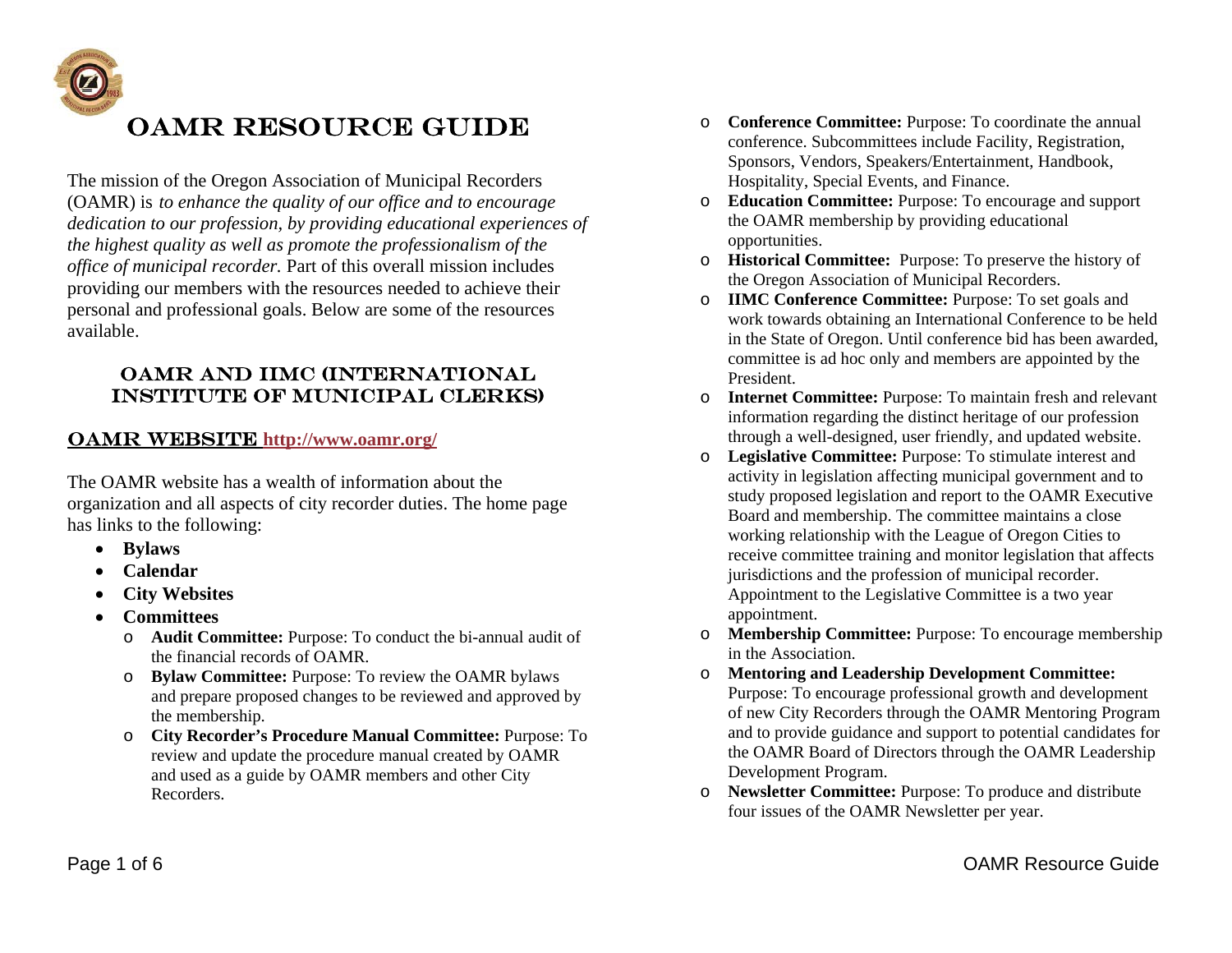- o **Northwest Clerks Institute Education Committee** Purpose: Members of this committee are the Chairs of the Education and Professional Development committees and one additional member appointed by the President.
- o **Nominating Committee:** Purpose: To provide the membership with a slate of candidates at the annual meeting.
- o **Professional Growth & Development Committee:** Purpose: To promote the professional image of the City Recorder through continuing education and to coordinate certification programs with the Northwest Municipal Clerks institute to develop Professional Development I, II, and III goals and educational requirements. In addition this committee will help educate local government officials and the public on the importance of the office of City Recorder. The committee is also charged with coordinating the OAMR booth at the Annual LOC conference.
- o **Records Management Committee:** Purpose: To provide training on Records Management and Retention Schedules.
- o **Retired Clerks Committee** Purpose: To develop opportunities for retired recorders who wish to continue with some level of activity in the organization and the profession.
- o **Scholarship Committee:** Purpose: To administer financial aid, in the form of scholarships, to OAMR members who otherwise would not be able to take advantage of educational opportunities.
- o **Special Projects Committee:** Purpose: To coordinate special projects to raise money for various purposes including education and scholarships and to help with the success of the annual conference in regard to door prizes and freebies.

Forms or manuals are available related to each topic area on the individual committee web pages. You can access those web pages from the Committee Description page at

http://www.oamr.org/Committees/Committee\_Description.htm

**If you are interested in joining a Committee please contact the Chair Person for that Committee (look on OAMR website for current chairs). Please provide the following information with your request:**

- $\blacksquare$ Name
- Г **Jurisdiction**
- L Committee Interested In
- н Mailing Address
- Г Telephone
- $\blacksquare$ Fax
- н E-Mail Address
- 0 **Goals and Mission**
- 0 **Hot Topics**
- 0 **IIMC Reports \***
- $\bullet$ **Jobs**
- . **Membership**
- $\bullet$ **Newsletters**
- . **Officers**
- . **City Recorders' Procedures Manual**
- **Professional Development** 
	- o Certified Municipal Clerk (CMC) certification
	- o Master Municipal Clerk (MMC) certification
- $\bullet$ **Programs**
- $\bullet$ **Records Management**
- $\bullet$  **Scholarships** 
	- o Professional Development
	- o Mid-Year and Annual Academy
	- o Annual Conference Attendance
	- o IIMC Annual Conference Attendance
	- o IIMC Scholarships
	- **Special Recognition**
- $\bullet$ **Website Contacts**

 $\bullet$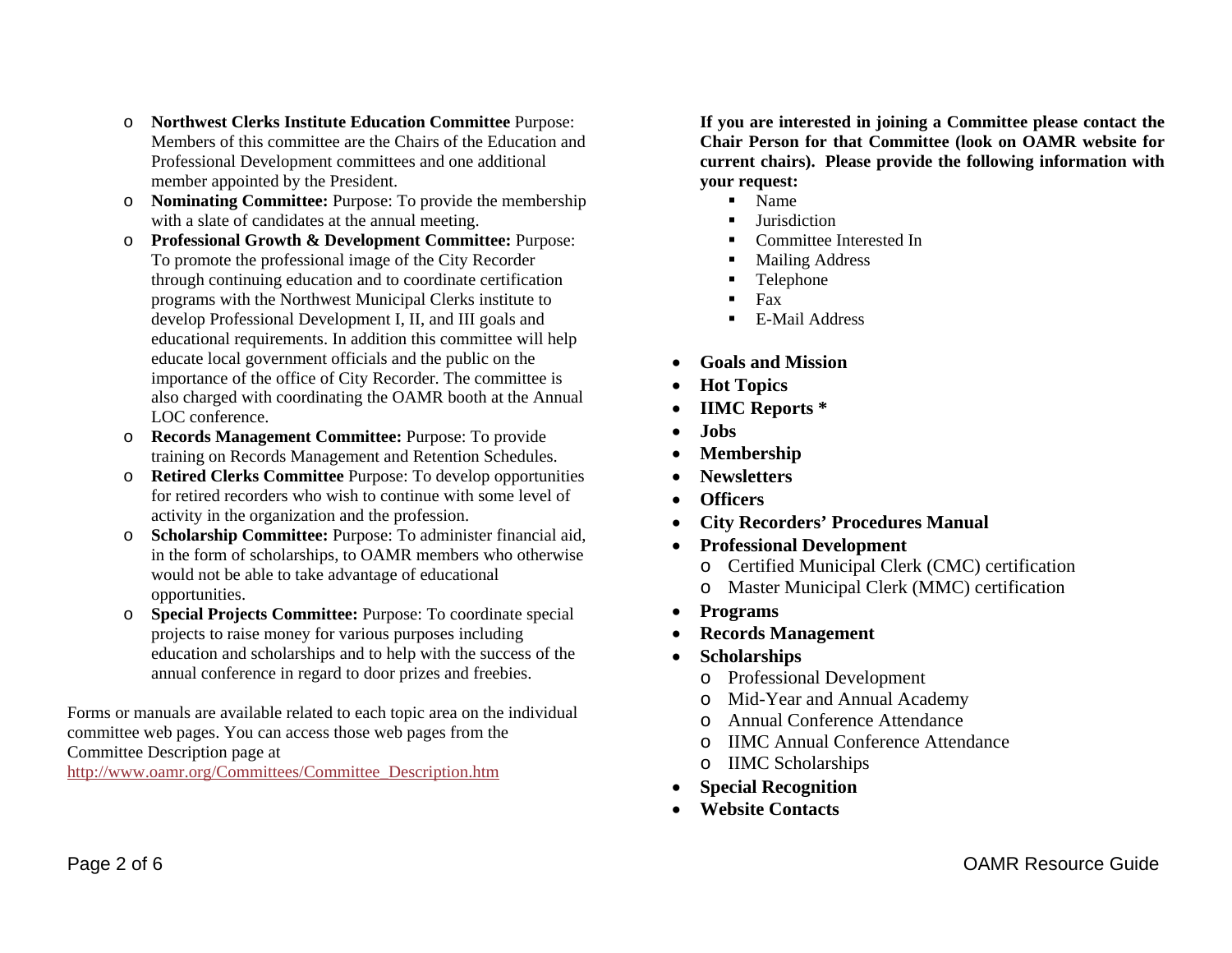- $\bullet$ **Membership Application**
- 0 **Northwest Clerks Institute**
- . **Training Opportunities**

## **OAMR Listserv**

The OAMR listserv is a group email account that you can sign up for through the OAMR website. This site offers a place for recorders to ask questions and share information. Some examples of questions on the listserv include: "Does anyone have a Privacy/Identity Theft Protection Policy in place that they could share?" or "My City Council has asked me to find out how many cities are members of the Chamber of Commerce and as such pay membership dues." The listserv is also used to send out valuable information, such as "The deadline to apply for the scholarship for the OAMR Annual Conference is  $\ldots$  The information and responses you can receive from this listserv are incredible.

There are times when you only need to respond to the person sending out the inquiry, or in the case of congratulating individuals who receive their certification, to that individual. This helps to keep everyone's email inbox from getting inundated.

To add your email address to the listserv, you can register at **http://www.oamr.org/mailman/listinfo/oamr\_oamr.org/** or by clicking on the link at the bottom of the first page of the OAMR website. Each participant will be responsible for entering and updating their own information. The email address for sending information to the members on this list is **oamr@oamr.org**.

# **IIMC WEBSITE**

The IIMC website has information about the organization, as well as the certification programs and educational opportunities. To learn more about IIMC, go to their website at **www.iimc.com**

## **Certification**

City Recorders in Oregon, and around the world, have the opportunity to receive a Certified Municipal Clerk (CMC) or Master Municipal Clerk (MMC) certification. OAMR, along with the International Institute of Municipal Clerks, offers educational opportunities to help recorders receive the experience and educational points needed for these certifications. You can find out more by clicking on Professional Development on the OAMR website.

## **International Institute of Municipal Clerks (IIMC)**

Founded in 1947, the International Institute of Municipal Clerks is the leading professional association serving the needs of Municipal Clerks, Secretaries, Treasurers and Recorders and other allied associations from cities and towns worldwide.

IIMC's primary goal is to actively promote the continuing education and professional development of Municipal Clerks through extensive education programs, certification, publications, networking, annual conferences and research. As an educational catalyst, IIMC inspires Clerks to expand and advance beyond their present levels of development.

IIMC also engages in municipal research administration, enhances critical professional skill development and fosters a spirit of mutual assistance and good fellowship among Municipal Clerks around the globe.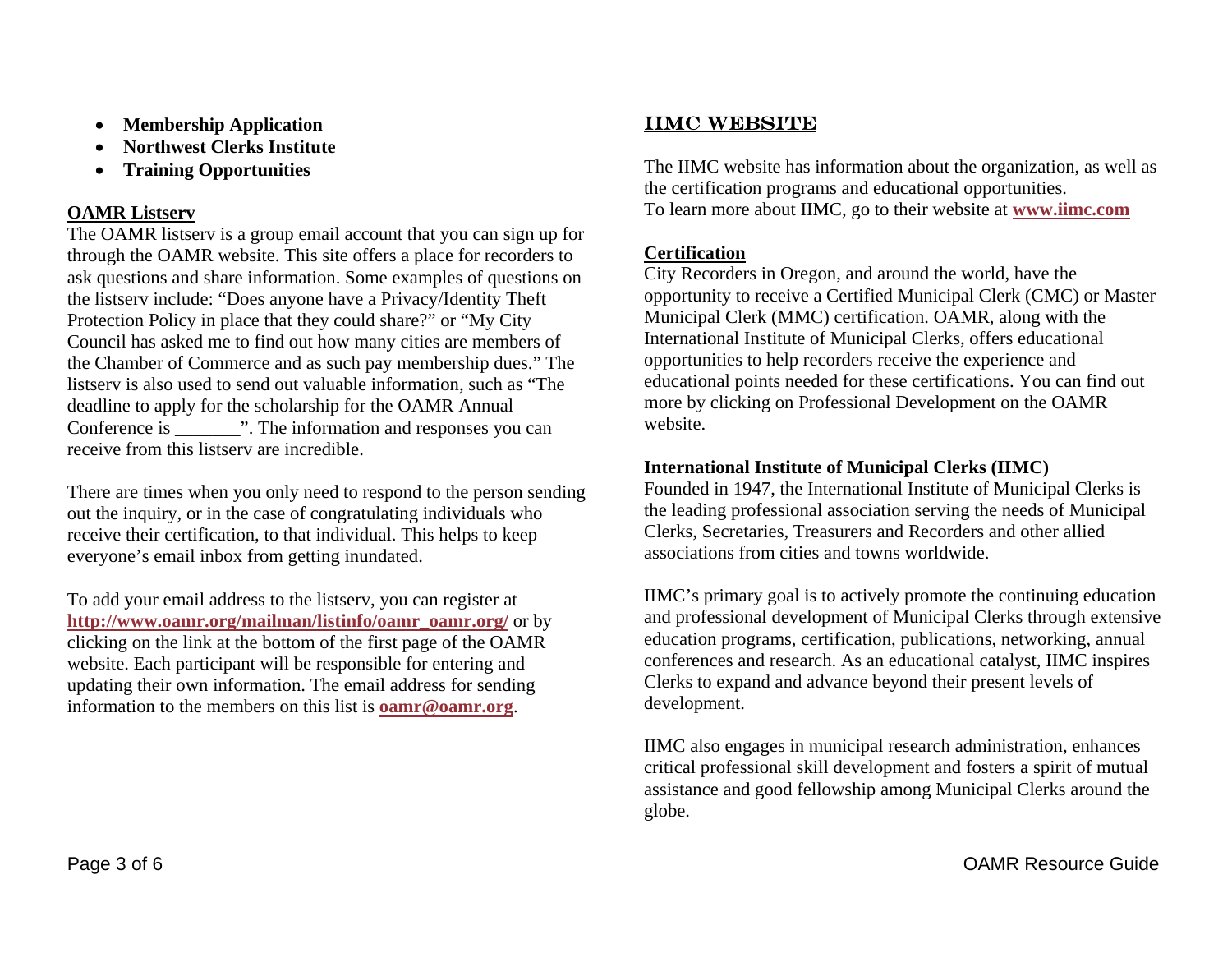### An Overview of the Certification Process for City Clerks/Recorders

The following outlines the basic process for obtaining the Certified Municipal Clerk (CMC) accreditation through the International Institute of Municipal Clerks (IIMC).

- 1. Become a Member of IIMC. This is probably the most important step. You must be a member of IIMC for two years before applying for your CMC. Fortunately, you can earn points toward certification before you join, but don't put off joining.
- 2. Create a file to keep all of your documentation of sessions attended.
- 3. 60 points are necessary on the Education side and 50 points are needed on the Experience side of the CMC application.

Graduation from three Professional Development (PD) sessions will suffice for the Education points. If you are unable to attend all of the PD sessions, one third of the minimum points may be obtained through distance education, approved by IIMC (check the IIMC website for approved sessions).

If you have a college degree that qualifies you for your education points, you can still attend the sessions and simply use those points toward your Experience side of the application.

- 4. You are encouraged to apply for all the scholarships available to you. IIMC has a scholarship for attendance as does OAMR. Many scholarship funds go unused, so don't put off applying or assume you will not be selected.
- 5. After receiving your CMC designation, the only thing needed to maintain this designation is current IIMC membership. Once a CMC designation is reached, the CMC will keep that title for the duration of their membership with IIMC.

For those who have been working towards CMC Recertification, please take note that Advanced Education work that would have been applicable towards Recertification can be applied to the MMC program. Additionally, if you have already completed Recertification, please note that each completed Recertification can earn 20 points of Advanced Education towards the MMC program, if so desired. Keep in mind that there is no time limit to complete the MMC Designation. You may simply gather your points as you earn them, and submit them once or twice yearly. For MMC questions or concerns, please feel free to contact Emily Maggard (Emily@iimc.com) at any time.

6. Forms for CMC and MMC applications as well as scholarship forms are available at both the IIMC and OAMR web sites.

> IIMC: www.iimc.comOAMR: www.oamr.org

There were some proactive changes made to the MMC program that went into effect on January 1, 2010, that may be of interest. Changes made to the MMC program can be found

Page 4 of 6 OAMR Resource Guide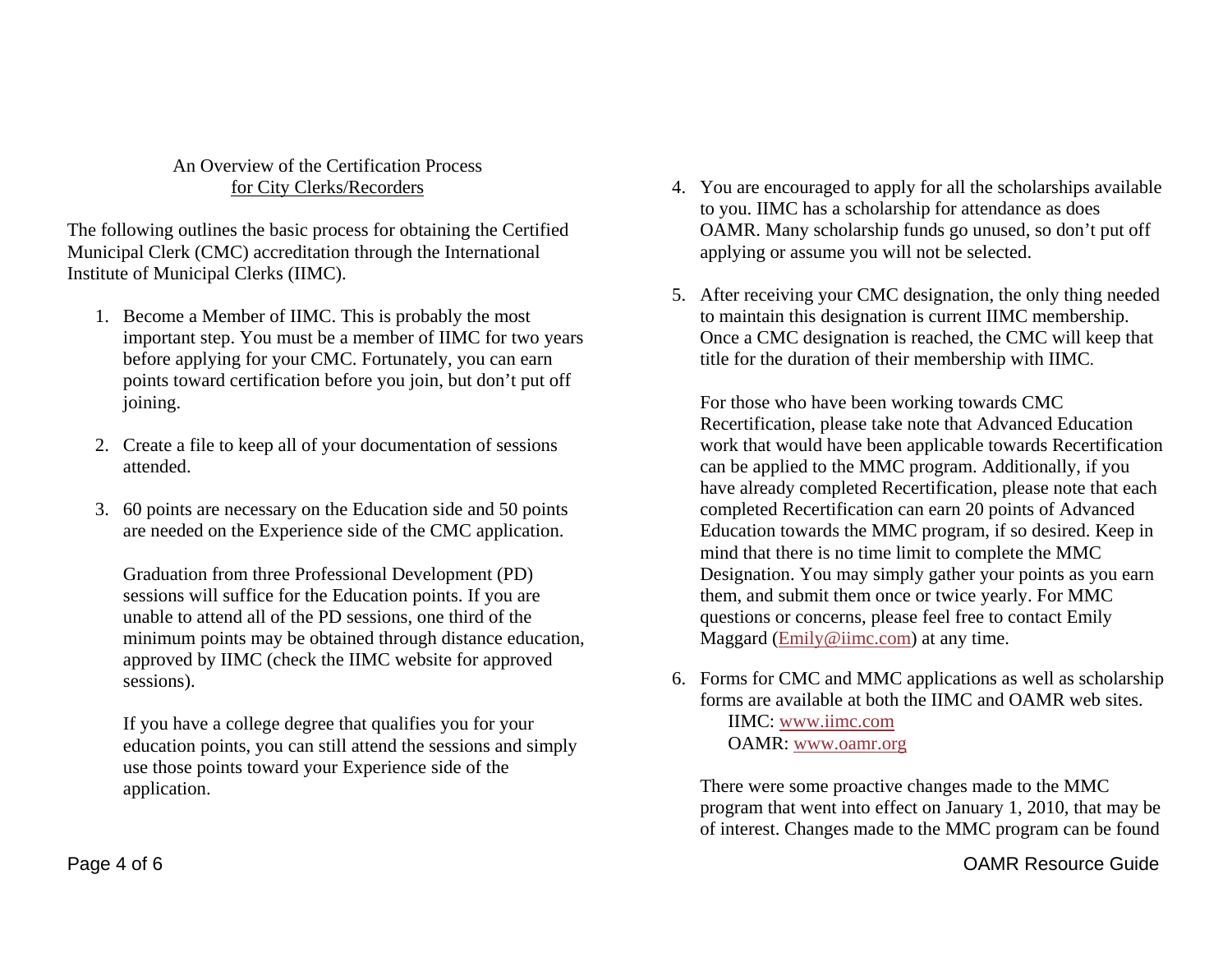here:

http://www.iimc.com/Education/2010%20Changes%20to%20 %20(MMC)%20Program.pdf

# Other Agency Websites

### **League of Oregon Cities**

The League of Oregon Cities is a voluntary association representing all of Oregon's 242 incorporated cities. The League works in partnership with its member cities to help local government better serve the citizens of Oregon. Its primary functions are to advocate**,** to inform and to educate. Resources on the LOC website include legislative services, policy setting, intergovernmental relations, internet-based information, and research publications on relevant city issues. LOC also offers learning opportunities year-round, including: the LOC Annual Conference and specialized training workshops through the Oregon Local Leadership Institue (O.L.L.I.).

The LOC website can be accessed at **www.orcities.org**

Click on "The City Center" logo to enter The Center Service program and find answers to many of the questions faced by city officials as they serve their communities. Topics include: Annexation, transportation funding, public contracting, council rules, public safety, electric deregulation, budgeting, SDCs, taxes, personnel management, water, solid waste. The online information resource center is available 24 hours a day, 7 days a week.

Contact LOC by phone at (503) 588-6550 or (800) 452-0338; by fax: at (503) 540-8149; or by e-mail at **citycenter@orcities.org**

### **State of Oregon Secretary of State's Office**

The State of Oregon websites are valuable resources for all City Rrecorders. They have information on records management, notary and elections. Check the following websites for information on those topics:

 Archives Division: **http://arcweb.sos.state.or.us/** This web site offers access to the Oregon Blue Book (**http://bluebook.state.or.us/**) and Administrative Rules (**http://www.sos.state.or.us/archives/banners/rules.htm**). It also provides great records management resources at **http://arcweb.sos.state.or.us/banners/recmgmt.htm**. (See Records Management section of this guide)

• Elections Division:

**http://www.sos.state.or.us/elections/elechp.htm**

This website provides comprehensive election information to the public, including information on voting, campaign finance and candidates.

It also provides all election manuals and forms, and information on the campaign finance program ORE STAR. You can access forms and documents at

**http://www.sos.state.or.us/elections/publications/** Information on campaign financeing can be accessed at **http://www.sos.state.or.us/elections/c&e/index.html**

 $\bullet$  Corporation Division - Notary Public Services: **http://www.sos.state.or.us/corporation/notary/**